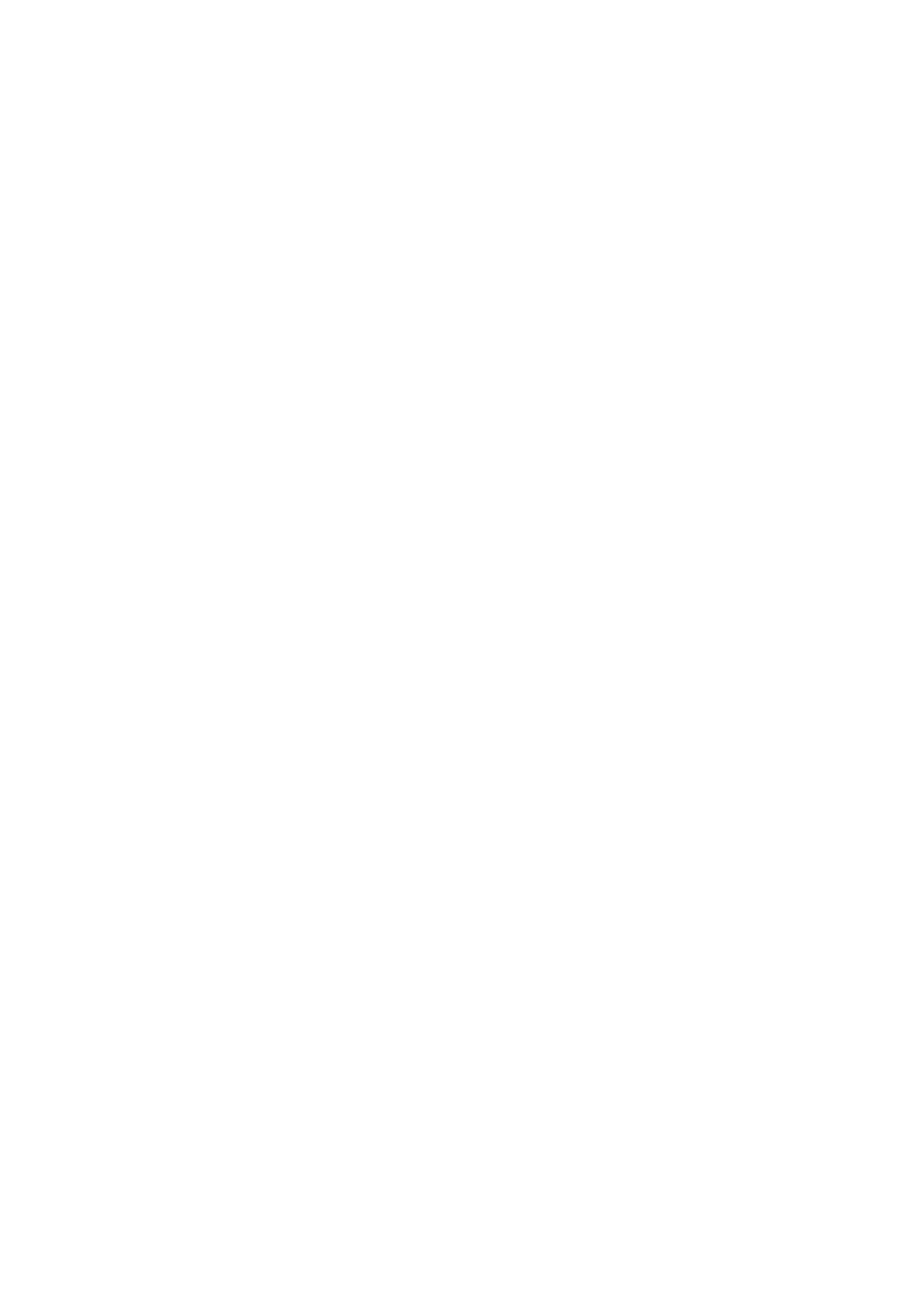## <span id="page-2-1"></span><span id="page-2-0"></span>**2. General Business**

# **SOCIAL AND RECREATION FUND - MULTI YEAR CONTRACT FUNDING**

### **Purpose**

1. This report asks the Grants Subcommittee to approve a three-year grant funding is awarded to Downtown Community Ministry Wellington Inc (DCM). to deliver a service response that addresses street homelessness in Wellington

#### **Summary**

- 2. The Council provides grants to assist community groups and organisations to undertake projects and deliver services that meet community needs. Grants are also a mechanism for achieving the Council's objectives and strategic priorities, especially those priorities that rely on community organisations carrying out specific activities.
- 3. The implementation of Te Mahana: The Strategy for Ending Homelessness in Wellington, is a priority for the Council.
- 4. The Council is taking a collaborative approach with central government and NGOs to deliver a collective impact on homelessness that aligns with the Housing First response.
- 5. The three year funding will augment services that are funded through the Housing First programme to be delivered through the Ministry of Housing and Urban Development (HUD).
- 6. Contract funding will fund services that will deliver assertive street outreach, tenancysustaining services and co-ordinated case collaboration.

## **Recommendation/s**

That the Grants Subcommittee:

- 1. Receives the information.
- 2. Agrees to the allocation of a 3-year contract of \$476,000 per annum to Downtown Community Ministry Wellington Inc (DCM).
- 3. Recommend to the City Strategy Committee that it approves the allocation of 3 year grant contract funding for Downtown Community Ministry Wellington Inc., that being the allocation of greater than \$100,000.
- 4. Request officers to investigate partnership opportunities with Ngati Kāhungunu Ki Pōneke Community Services Inc (NKKPCS) that would support the work they deliver in Wellington.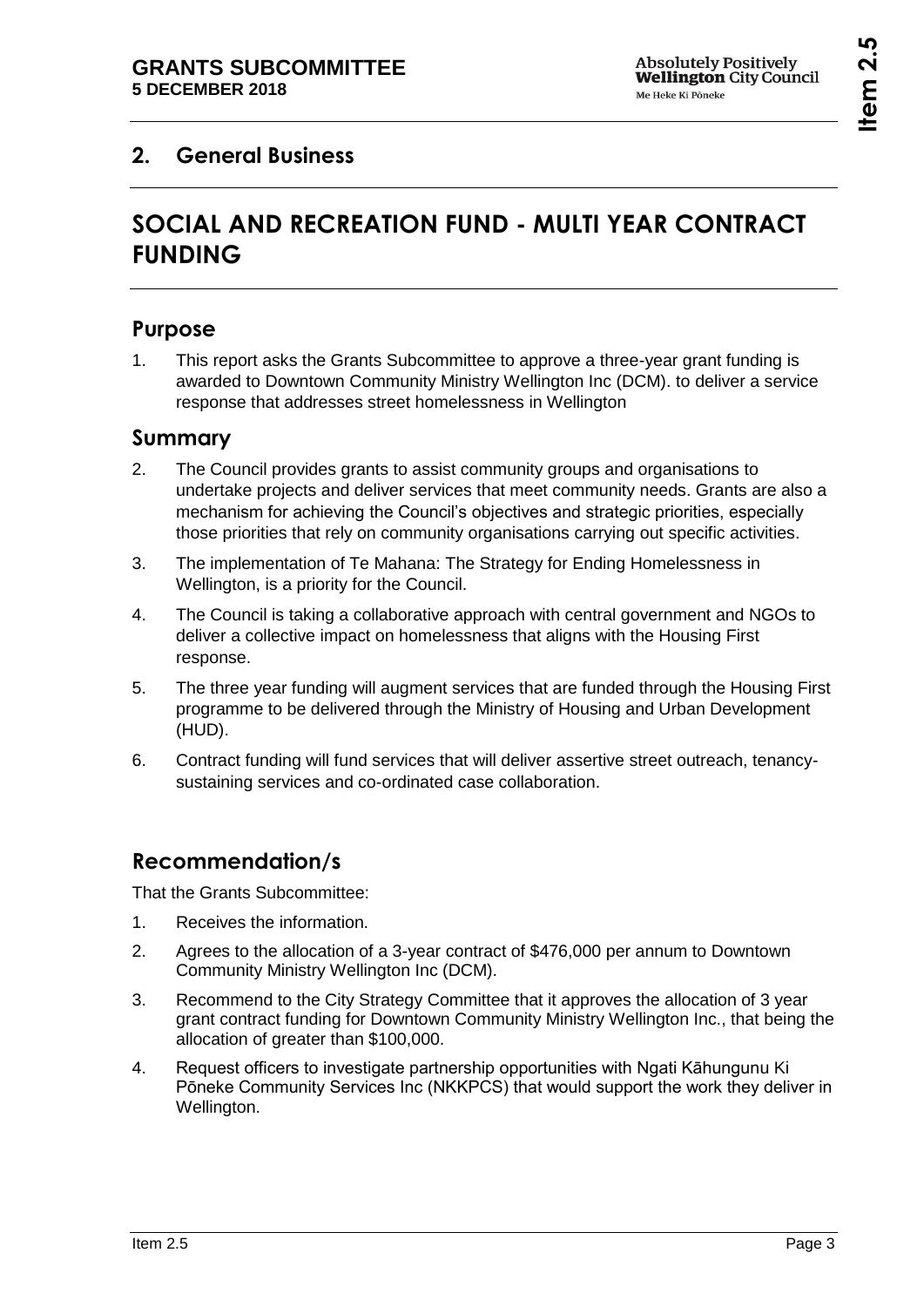## **Background**

- 7. Grants are included in the Long-Term Plan to provide an appropriate mechanism for the Council to respond to community groups and organisations that are undertaking projects or delivering services that:
	- a) Meet a need identified by the community.
	- b) Align with Council's strategic goals and outcomes.
	- c) Rely to some extent on participation and engagement by community organisations.
- 8. The Council enters into multi-year contracts when it has an interest in ensuring particular activities occur that contribute to Council's strategies or policies.
- 9. Organisations funded by the Council through multi-year contracts need to meet the Social and Recreation Fund criteria and that the organisation is:
	- a) well-established and with some Council funding is sustainable in the longterm and a partner relationship is beneficial
	- b) The Council does not wish to influence its day to day activities but has a strong interest in the outcomes of the organisation and can influence these through results based reporting.
- 10. Any recommendations over \$100,000 in any one financial year are subject to the approval of the City Strategy Committee
- 11. The assessment process funding may include consultation with; the applicant, persons or organisations referred to in the application and Council officers. In assessing applications Officers look at alignment with Council policies and priority areas from the specific fund as well as organisational capacity, ability to deliver projects and the financial position of the organisation.
- 12. Original information provided through online applications has been made available to Councillors.
- 13. To ensure funds are used appropriately, detailed funding outcomes form part of the contract with six monthly reporting to Council on activity against agreed outcomes.
- 14. Recommendations are for funding in 2018/19 (pro-rata from 6 December 2018) and in subsequent financial years, subject to funding being available.

## **Alignment of multi-year homelessness funding to the Housing First model**

- 15. Implementation of Te Mahana: The Strategy for Ending Homelessness in Wellington is a priority for the Council. The goal of Te Mahana is that homelessness should be brief, rare and non-recurring.
- 16. Decisions on this contract funding were delayed to ensure our funding would align and augment the Ministry of Housing and Urban Development (HUD) Housing First programme for Wellington.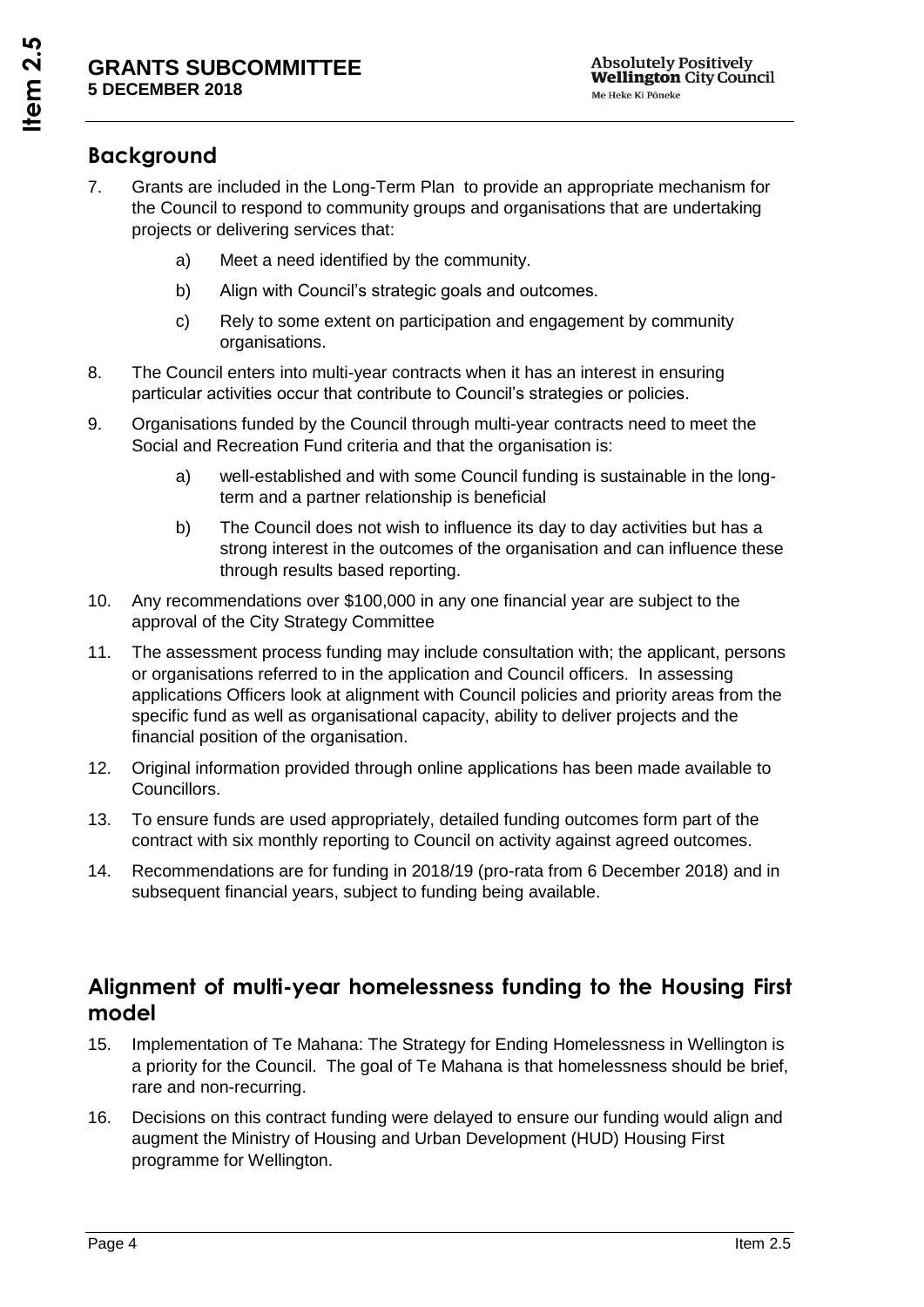- 17. Housing First is an initiative involving collaboration between central and local government and NGOs to deliver the collective impact of aligned services to reduce street homelessness. Over the next two years this programme will work with 150 of the Wellington's most vulnerable people, who have been homeless for a long time and/or face multiple and complex issues.
- 18. Officers engaged with HUD and other key stakeholders both external and internal to Council for input into the service design for street outreach and tenancy support.
- 19. Officers determined that key activities to fund would be an assertive street outreach model (involving a number of specific activities), alongside tenancy support services and coordinated case collaboration.
- 20. Organisations were informed of the service priorities so they could address these Council priorities in their applications. Specifically, Council sought to support services that:
	- a) Identify, proactively engage, and collaborate with people sleeping rough and persistently begging to develop individual plans with a view to their permanent housing
	- b) Undertake tenancy-sustaining services for those who have been recently housed or are at severe risk of re-entering chronic homelessness
	- c) Deliver services using an intensive and coordinated case collaboration approach
- 21. This suite of services would extend and strengthen the HUD Housing First approach by including those who are living on the street and/or begging but do not otherwise fit the Housing First client criteria (e.g. already have housing they aren't using or have been homeless for less than 12 months). Delivering the outreach services will most frequently involve engaging with those who have disengaged with service providers or may have been excluded from services and may have distrust of service providers.

## **Discussion**

- 22. The outcomes of Te Mahana were initially supported through Te Whakamura Ai Te Ahi, a collaboration between DCM, the Suzanne Aubert Compassion Centre (Soup Kitchen) and Ngati Kāhungunu Ki Pōneke Community Services Inc (NKKPCS). This was funded through a three-year contract (2015-2018). In the last year of the contract the Soup Kitchen withdrew from the collaboration. The remaining two organisations ended their working partnership in Te Whakamura Ai Te Ahi on 5 July 2018.
- 23. In July and September 2018, Council approved extensions to the funding for NKKPCS and DCM to allow time to develop an approach that was consistent with Housing First in reducing street homelessness. These grants provided funding until 30 November 2018.
- 24. Applicants (DCM and NKKPCS) where informed of the service priorities in October so they could address those Council priorities in their applications.
- 25. The priorities were the delivery of assertive street outreach (involving specific activities), tenancy-sustaining services and a co-ordinated case collaboration approach.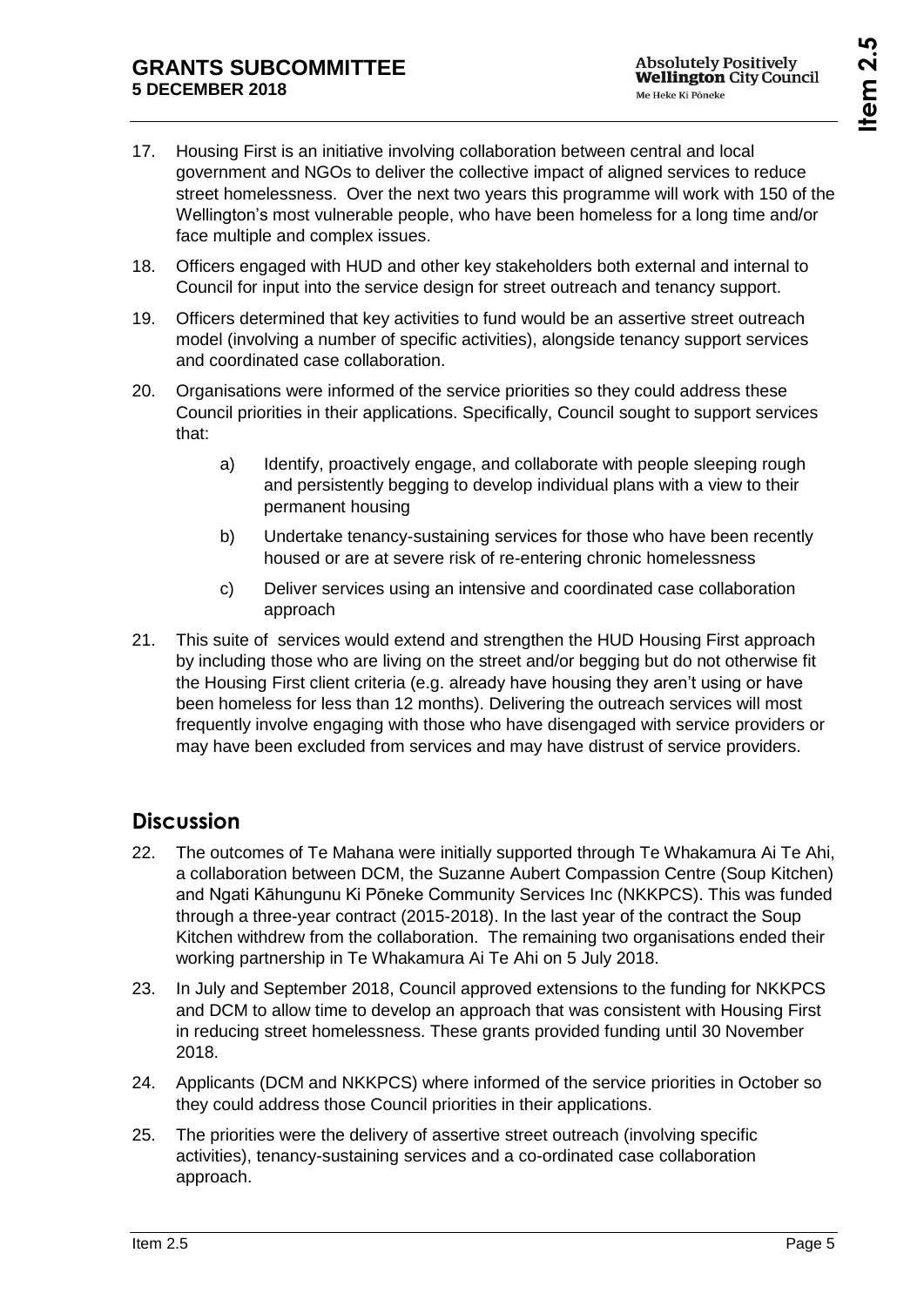- 26. Officers assessed the applications against the stated service requirements. In particular Officers considered how the organisations planned to approach services requirements. This included:
	- a) positive response to the new assertive approach to street outreach and consideration of how these services could be delivered, for example flexibility of services, both in time of day/day of week as well as being able to address emerging issues in specific areas of the city.
	- b) evidence of service collaboration with other agencies to ensure a joined up approach across Wellington and enabling the utilisation of a broad range of services.
	- c) clear explanations of how the organisation would provide support for new tenancies for those who have been homeless and have been housed. We also looked for an overview of how they would work to sustain existing tenancies for those with high and complex needs.
	- d) articulation of the system response necessary to coordinate and respond as Housing First delivery comes online and progresses.
	- e) linkage with mana whenua and responsiveness to the needs of tangata whenua
- 28. The application received from DCM showed the strongest alignment with the activities Council is seeking to fund.

#### **Attachments**

Nil

| Author     | Mark Farrar, Team Leader Funding and Relationships |
|------------|----------------------------------------------------|
| Authoriser | Jenny Rains, Community Services Manager            |
|            | Stephen McArthur, Manager Community Networks       |
|            | Barbara McKerrow, Chief Operating Officer          |